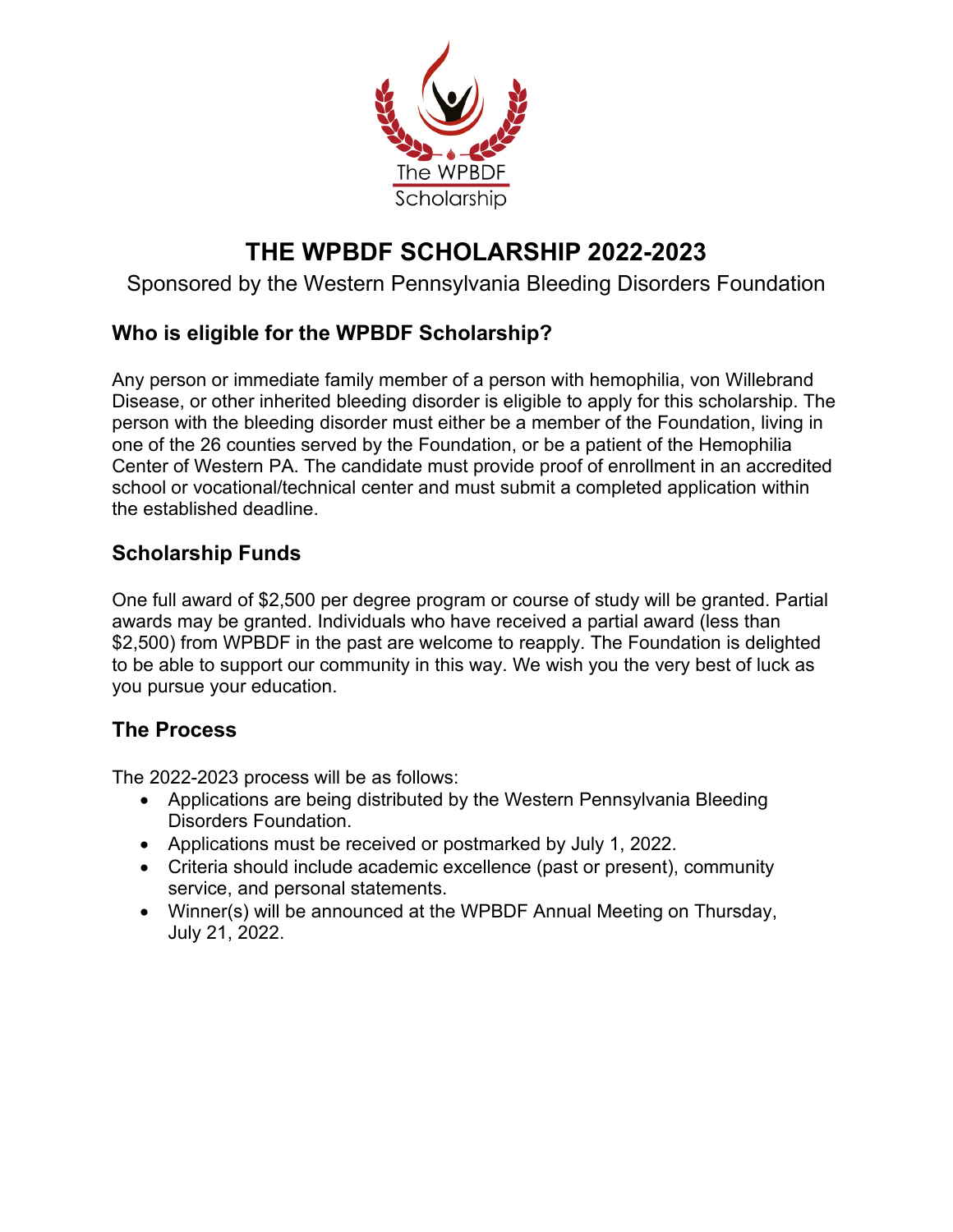### **Checklist for Application Submission**

- $\Box$  Type your answers to the questions on a separate sheet(s) of paper and attach them to the application.
- $\Box$  Staple forms in the top left corner.
- $\Box$  Include your name in the top right corner of each page.

#### **Please include with the completed application:**

- $\Box$  Proof of enrollment in an accredited school or vocational/technical center.
- $\Box$  A copy of your current transcript, if applicable, should be included or sent separately to WPBDF. This does not need to be an official copy, but it **MUST** be received by the application deadline for your application to be considered.

#### **Mail or e-mail your application to:** Western Pennsylvania Bleeding Disorders Foundation 775 Fourth Street, First Floor Beaver, PA 15009 [info@wpbdf.org](mailto:info@wpbdf.org)

**Applications must be received or postmarked by July 1, 2022.**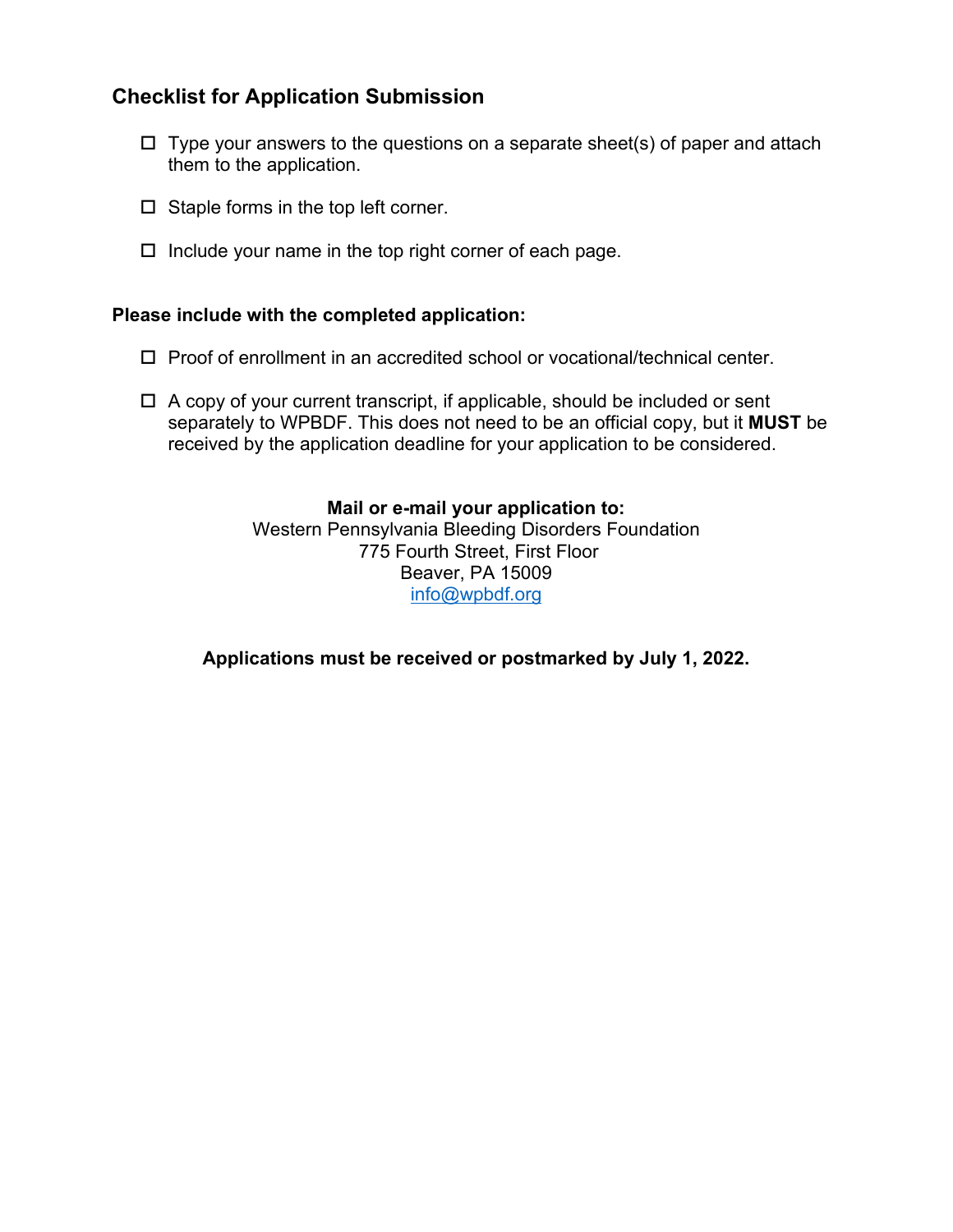## **THE WPBDF SCHOLARSHIP APPLICATION 2022-2023**



#### *Scholarship Application for the 2022-2023 School Year MUST BE RECEIVED OR POSTMARKED BY July 1, 2022*

\_\_\_\_\_\_\_\_\_\_\_\_\_\_\_\_\_\_\_\_\_\_\_\_\_\_\_\_\_\_\_\_\_\_\_\_\_\_\_\_\_\_\_\_\_\_\_\_\_\_\_\_\_\_\_\_\_\_\_\_\_\_\_\_\_\_\_\_\_\_

Student's Name

Student's Date of Birth

Student's Address

Student's E-mail Address

Student's Phone Number

What bleeding disorder do you or your immediate family member have? *If not you, please list the name of the immediate family member and their relationship to you in addition to their bleeding diagnosis.*

\_\_\_\_\_\_\_\_\_\_\_\_\_\_\_\_\_\_\_\_\_\_\_\_\_\_\_\_\_\_\_\_\_\_\_\_\_\_\_\_\_\_\_\_\_\_\_\_\_\_\_\_\_\_\_\_\_\_\_\_\_\_\_\_\_\_\_\_\_\_

If you are a high school or college student living with your parent/guardian, please provide the following:

Parent(s)/Guardian Name(s)

Parent(s)/Guardian Address(s)

Parent(s)/Guardian Phone Number(s)

**Please do not forget to answer the questions on the back of this sheet.**